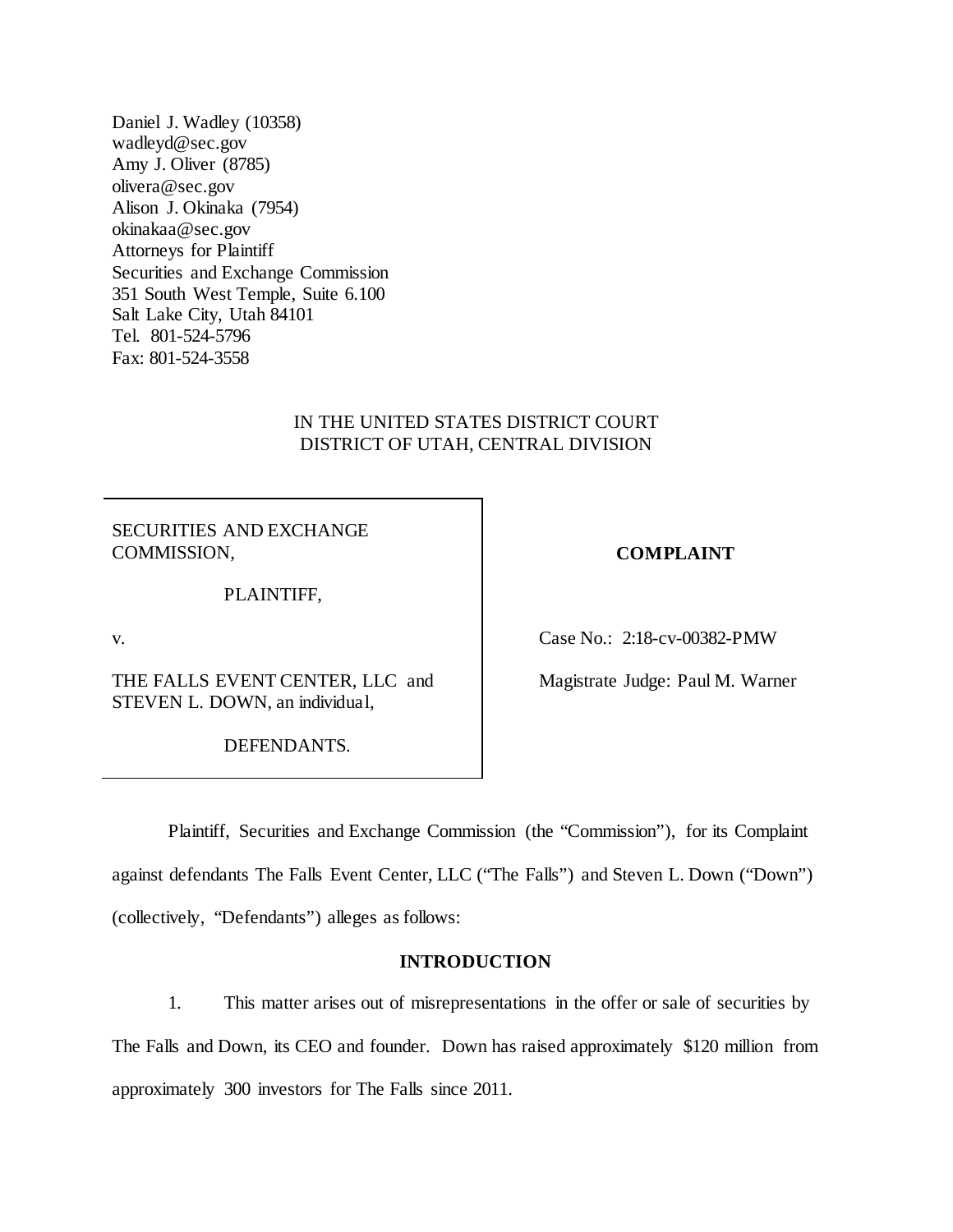2. The Falls builds and operates small event centers that can be rented for events such as parties and weddings. Currently The Falls has eight open and operating event centers in five states.

3. The Falls offers several investment options to prospective investors. Most investors have invested in The Falls' convertible secured promissory notes (the "Notes"). The investments offered by The Falls, including the Notes, are securities.

4. Down has solicited investments in The Falls by, among other things, making presentations to groups of prospective investors during continuing education seminars that he sponsors for dentists.

5. In his presentations Down consistently represented that some or all of the event centers were and continued to be profitable. Certain of Down's representations concerning the individual event centers were untrue, however. The Falls' own accounting records indicate that, from inception through September 2017, the event centers have never been profitable on the basis of generally accepted accounting principles ("GAAP").

## **JURISDICTION AND VENUE**

6. This Court has subject matter jurisdiction by authority of Sections 20 and 22 of the Securities Act of 1933 (the "Securities Act") [15 U.S.C. §§ 77t and 77v]. Defendants, directly and indirectly, singly and in concert, have made use of the means and instrumentalities of interstate commerce and the mails in connection with the transactions, acts and courses of business alleged herein, certain of which have occurred within the District of Utah.

7. Venue for this action is proper in the District of Utah under Section 22(a) of the Securities Act [15 U.S.C. § 77v(a)], because certain of the transactions, acts, practices, and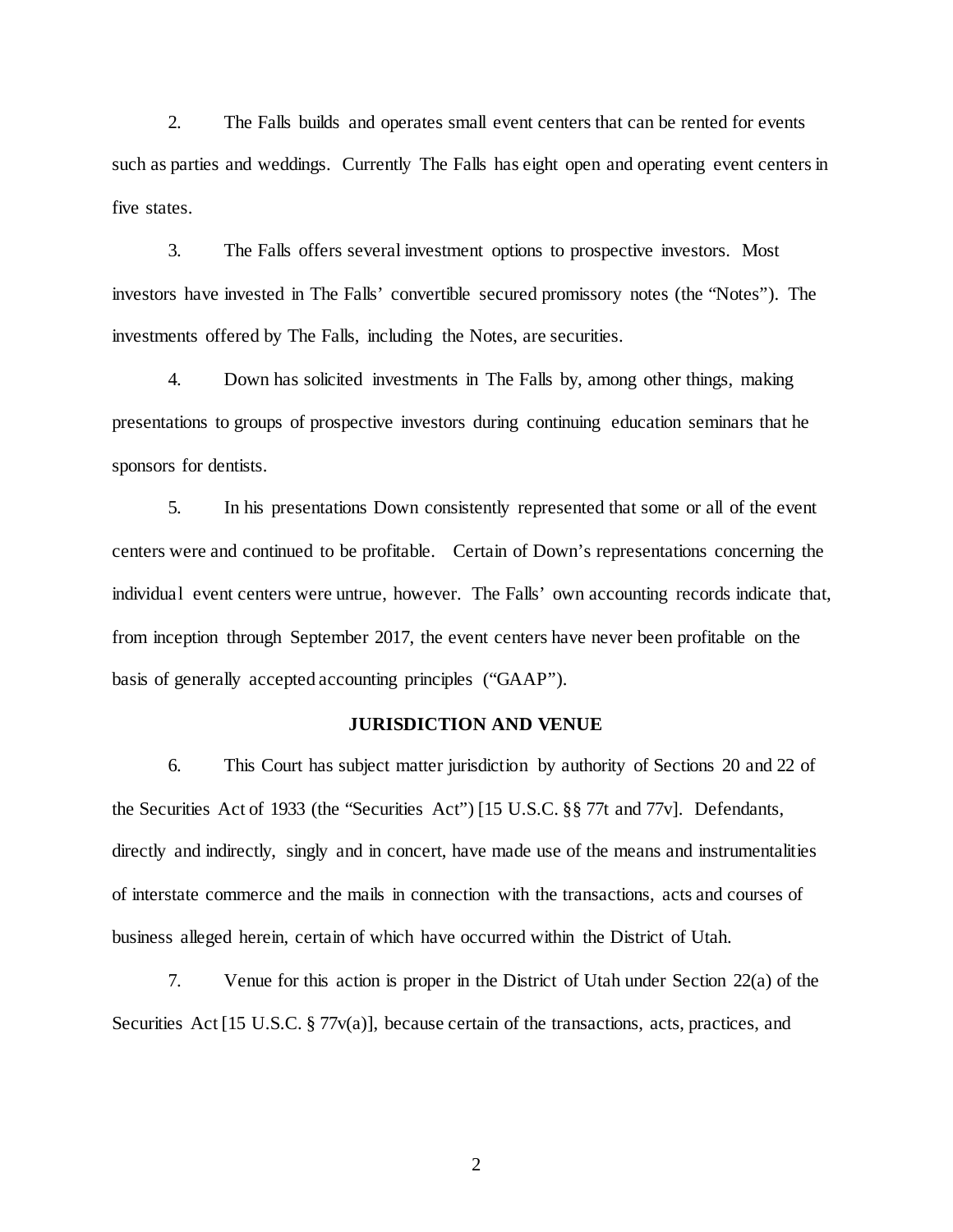courses of business alleged in this Complaint took place in this district and because Defendants reside in and transact business in this district.

8. Defendants, unless restrained and enjoined by this Court, will continue to engage in the transactions, acts, practices, and courses of business alleged herein and in transactions, acts, practices, and courses of business of similar purport and object.

9. Defendants' conduct took place in connection with the offer or sale of investments, including Notes, issued by The Falls, which are securities.

## **DEFENDANTS**

10. The Falls Event Center, LLC is a Utah limited liability company with its principal office in West Jordan, Utah. It was formed by Down in 2011. The Falls opened its first event center in St. George, Utah in the fall of 2013. Its most recent center was opened in McMinnville, Oregon in March 2017.

11. Steven L. Down, 60, is a resident of Draper, Utah. Down is the CEO of The Falls. From 2011 to the present, Down offered and sold investments to individuals either individually or through his entity The Falls.

## **STATEMENT OF FACTS**

12. Down formed The Falls in 2011 as a Utah LLC.

13. Down is the CEO of The Falls. He directs The Falls' operations and makes decisions regarding how The Falls raises and spends investor funds.

14. The Falls opened its first event center in the fall of 2013 and currently has eight open and operating event center locations. The Falls typically purchases the land and constructs the event centers itself. The Falls also owns approximately 13 parcels of vacant land on which it plans to build new event centers.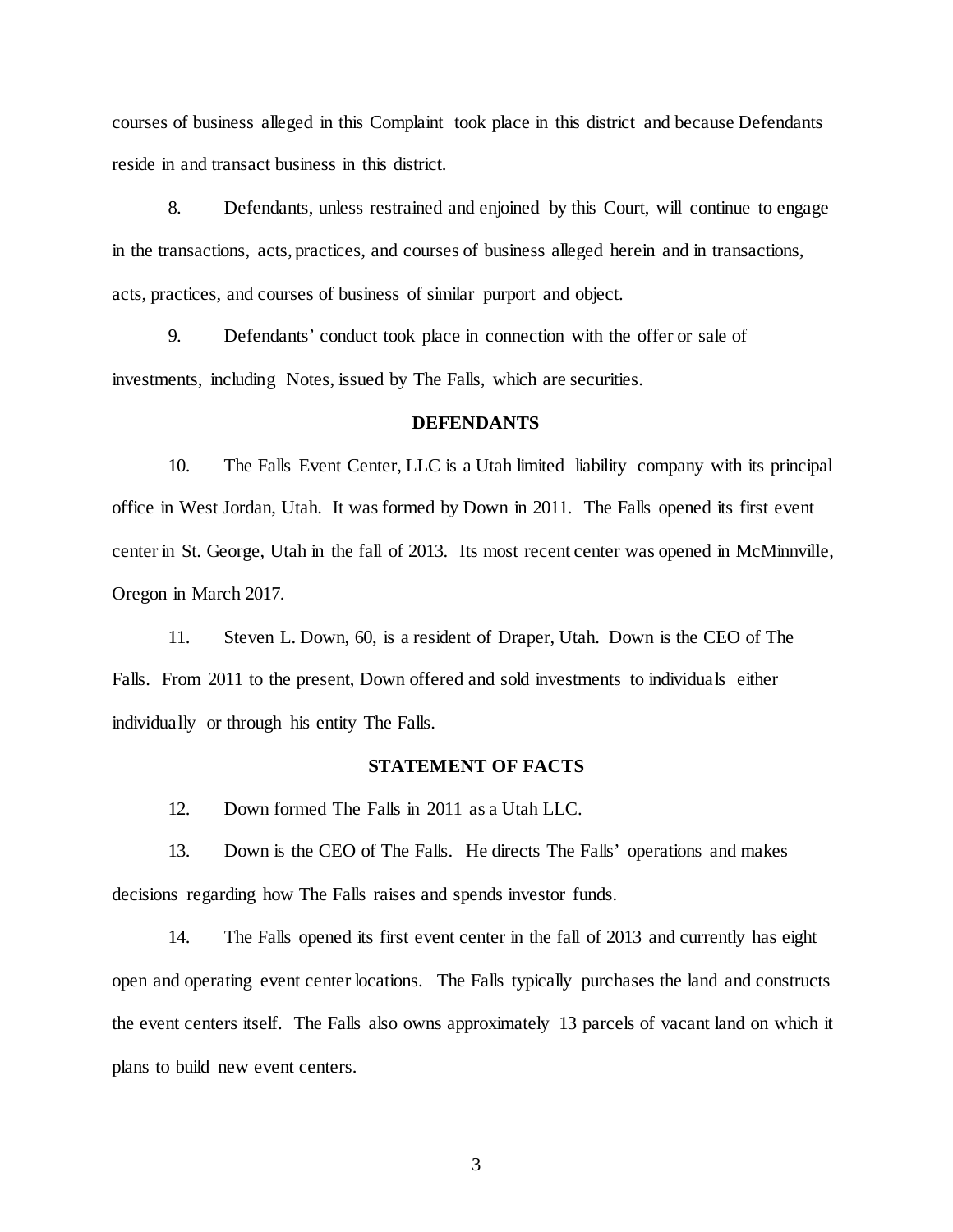15. The currently open and operating locations are in Salt Lake City and St. George, Utah; Elk Grove, Fresno and Roseville, California; Littleton, Colorado; McMinnville, Oregon; and Gilbert, Arizona.

16. The purchase and construction of the event centers is and has been financed through loans made by private investors, bearing interest rates of 10 to 14% per year. The Falls referred to these loans as "hard money" loans. The Falls obtained hard money loans because it was not able to obtain traditional bank financing at lower interest rates.

17. The hard money loans are secured by mortgages on the event centers. As of September 30, 2017 the principal amount of these loans was \$33.5 million.

18. Down has located prospective investors by presenting his sales pitch for The Falls at continuing education seminars that he sponsored for dentists. During the seminar lunch break, Down gave his presentation regarding an investment in The Falls. Down's presentation, and the accompanying PowerPoint, has remained essentially the same for years.

19. In his presentation, Down always represented that many if not all of the event centers were profitable even before they opened, because they were accepting event bookings before they opened. Down represented that that the event centers continued to be profitable after they opened. Down represented to investors that, after The Falls had 12 centers, it would be able to obtain institutional loans to replace the hard money loans.

20. In his presentation, Down always stated that The Falls would have 200 event centers by 2022. He always represented that each event center would earn gross revenue of \$1 million per year and cover expenses of approximately \$650,000, leaving profit of approximately \$350,000, or 35%, per year.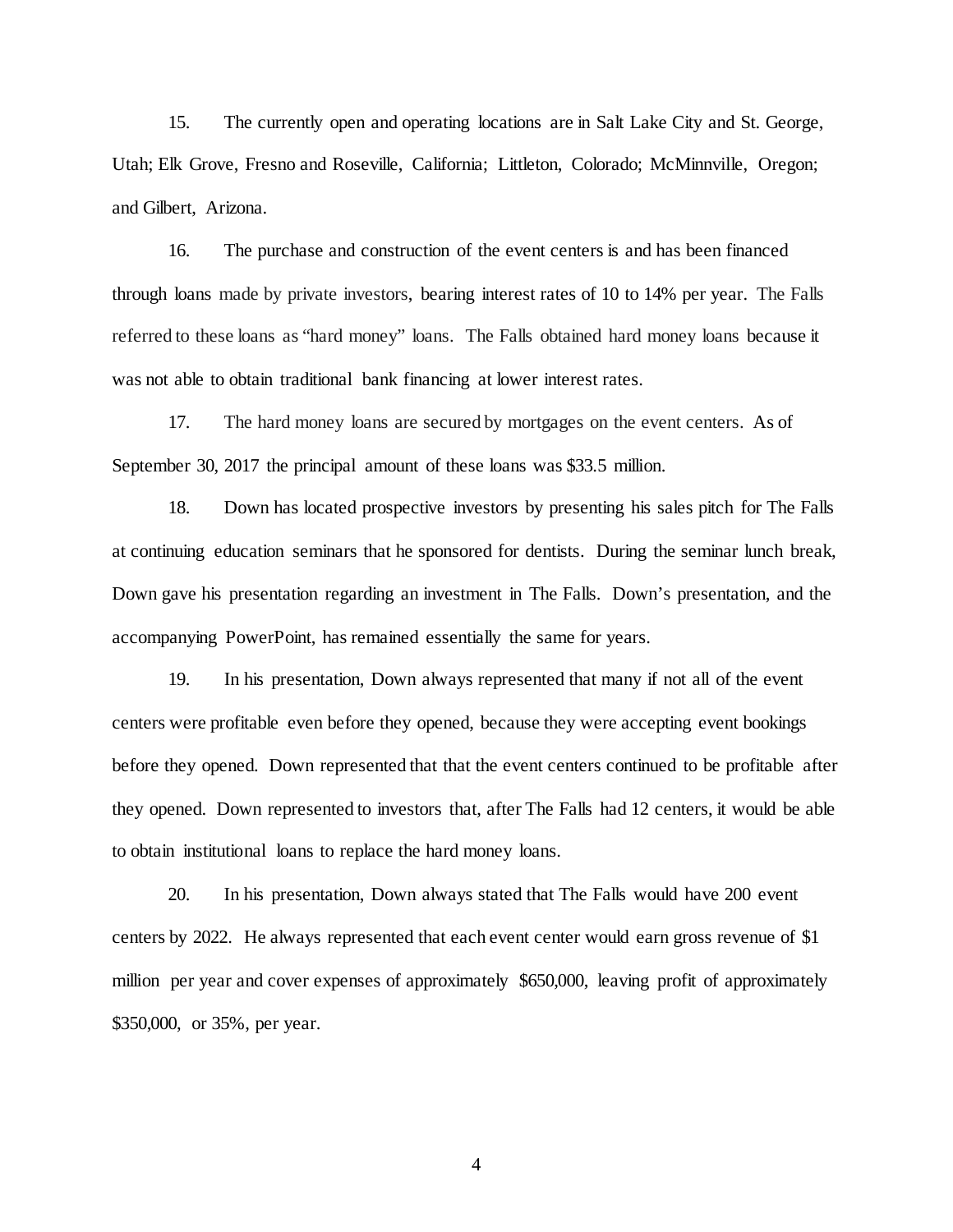21. In his presentation, Down always stated that therefore the 200 projected centers would bring in net income of \$70 million per year, and that The Falls would achieve a price/earnings ration of 40, causing it to be worth \$2.8 billion by the time it has 200 centers in 2022. He always forecasts that, after 2022, the company will either go public or be bought out.

22. Prospective investors were often flown to Salt Lake City or to one of the other event centers, and given an opportunity to meet the executive team of The Falls. They were provided with the company's private placement memorandum, its current Business Plan Summary and its most recent quarterly investor newsletter.

23. Investors usually invested in The Falls' Notes. As of September 30, 2017 The Falls had approximately \$78 million in Notes outstanding. As of that date, accrued interest expense related to these Notes on the company's profit and loss statement was nearly \$2 million.

24. After investing, investors did not receive any updated disclosures from The Falls other than a quarterly investor newsletter that often included a letter from Down on recent events.

25. The Falls maintained its books using QuickBooks software, which generates financial statements in accordance with GAAP. Beginning in approximately 2011, The Falls' chief financial officer ("CFO") provided Down with reports each month that included GAAP profit and loss statements for the individual event centers.

26. In 2014, Down and other company executives decided to generate a new type of monthly profit and loss statement for the event centers, using the figure for event bookings instead of the GAAP revenue figure. They called these statements "modified accrual" profit and loss statements.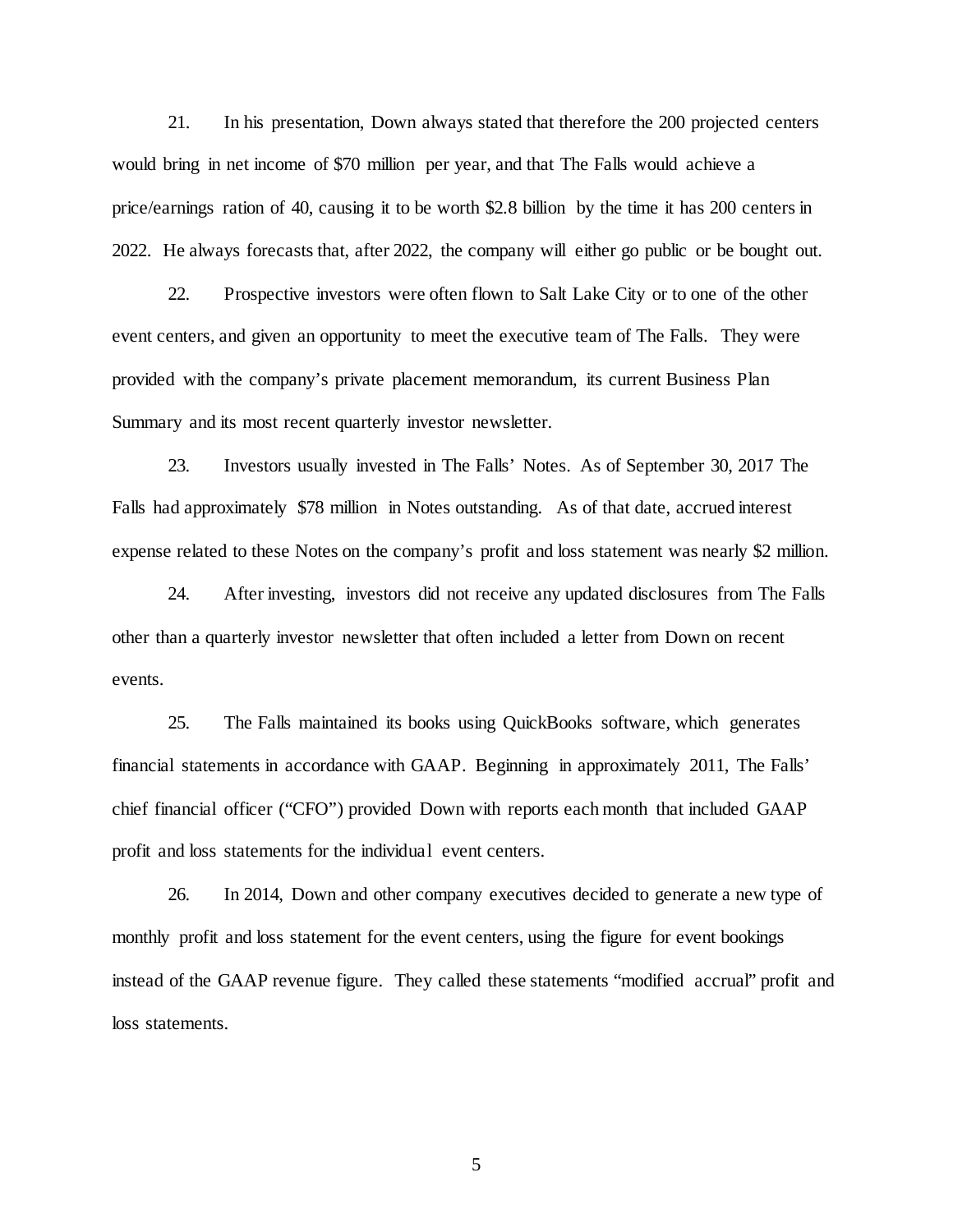27. Accordingly, at the direction of Down and the other executives, the CFO began preparing monthly profit and loss statements using bookings instead of GAAP revenue.

28. The CFO e-mailed these statements in internal reports to Down and other executives almost every month from 2014 until the CFO left the company in March 2017.

29. In his presentations to investors, Down did not disclose that The Falls was using "modified accrual" profit and loss statements.

30. In the first half of 2016 the CFO attended an investor presentation by Down. After hearing the presentation he told Down that Down had to stop telling prospective investors that the centers were making a profit, because they were not doing so.

## **MATERIAL MISREPRESENTATIONS AND OMISSIONS**

31. In a newsletter The Falls sent out between January and August 2014, Down stated: "The Falls at St. George is now profitable and gaining momentum. A monthly return on revenue of 35% is looking possible sometime this year!" According to The Falls' QuickBooks, however, St. George experienced a net operating loss in every month but one from January to August 2014. Over this period St. George had a net operating loss of \$81,531. According to the "modified accrual" P&Ls, from January to August 2014, St. George had a net operating loss of \$57,035, with only three out of eight months showing net profit.

32. In a letter to investors included in an October 2015 investor newsletter, Down stated, "[w]e currently have five event centers operating; each one operating profitably." These five would have been St. George, Elk Grove (two buildings) and Fresno (two buildings). Through September 2015, however, QuickBooks shows that St. George lost \$104,757; Elk Grove lost \$657,261; and Fresno lost \$102,682. On a "modified accrual" basis, this statement is false as to St. George and Elk Grove.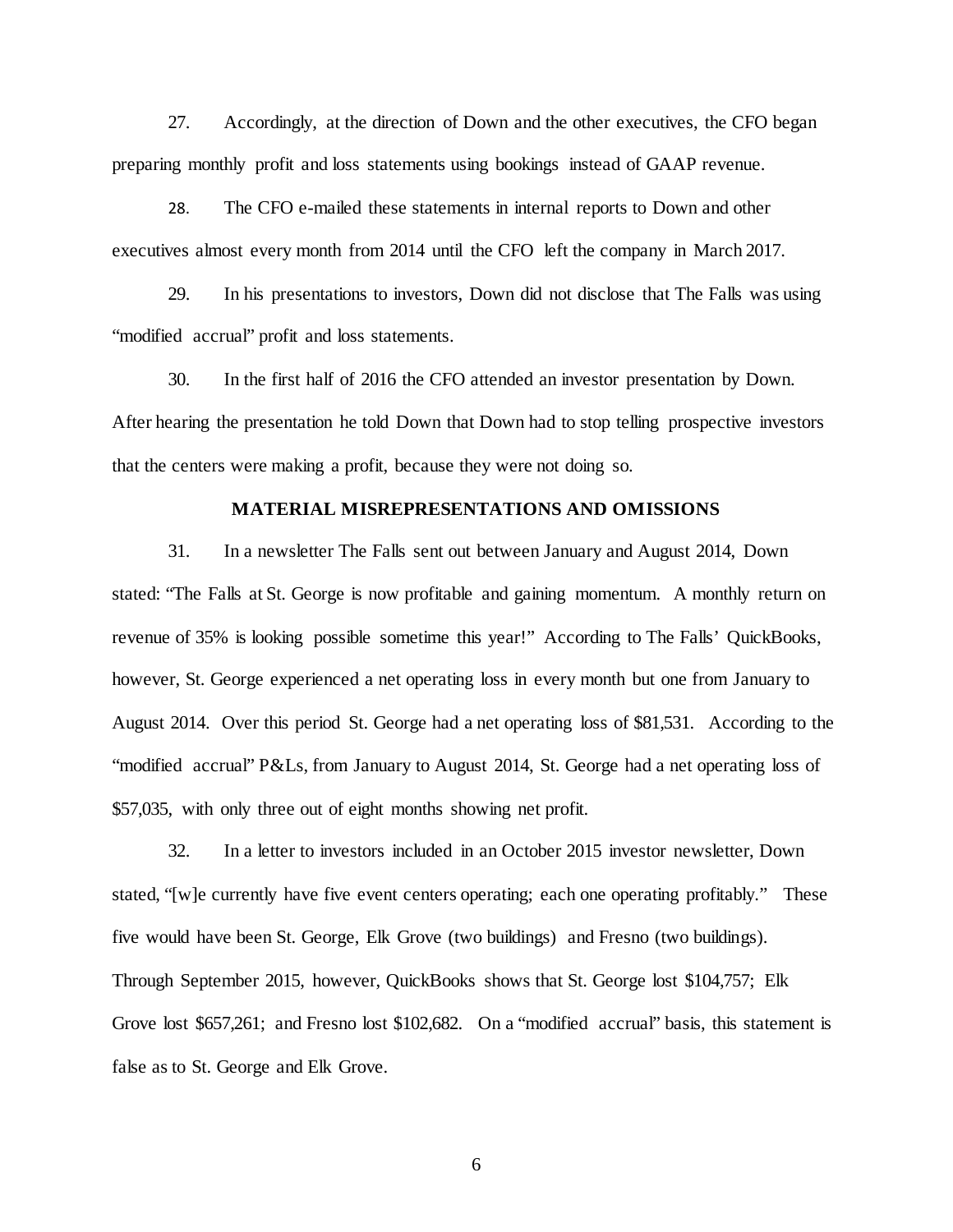33. Between February 2016 and December 2016, Down told four investors that the centers were profitable. On a GAAP basis, for the 2016 year, however, the company's QuickBooks reflects that all centers had net losses. On a "modified accrual" basis, for the 2016 year, only two out of the eight centers were profitable.

34. In a presentation to a group of investors in January 2017 in Seattle, Down stated: ". . . we went into Elk Grove and built these two buildings. These two buildings were profitable in month one. We're getting about 35 percent return this year." On a GAAP basis, and even on a "modified accrual" basis, Down's claim that Elk Grove was "profitable in month one" was incorrect. Elk Grove opened in November 2014. For its first month, its net loss was \$114,268. In its second month, its net loss was \$84,186. On a "modified accrual" basis, Elk Grove lost \$67,689 in its first month and lost \$52,813 in its second.

35. In March 2017, Down told an investor that "the Fresno buildings were profitable in the first month." On a GAAP basis, this statement is incorrect. Fresno opened in August 2015. In its first month, its net loss was \$52,434. Only on the "modified accrual" basis is this statement correct. On that basis Fresno had net income of \$12,914 in its first month.

#### **DOWN'S NEGLIGENCE**

36. Down was at least negligent in making representations to investors regarding the profitability of individual event centers. Down was the CEO of The Falls and had ready access at all times to all its financial information. In fact, profit and loss information was regularly provided to him by executives at The Falls.

37. From the inception of The Falls until at least 2014, The Falls' CFO provided Down with a QuickBooks profit and loss statement for the event centers, prepared on a GAAP basis.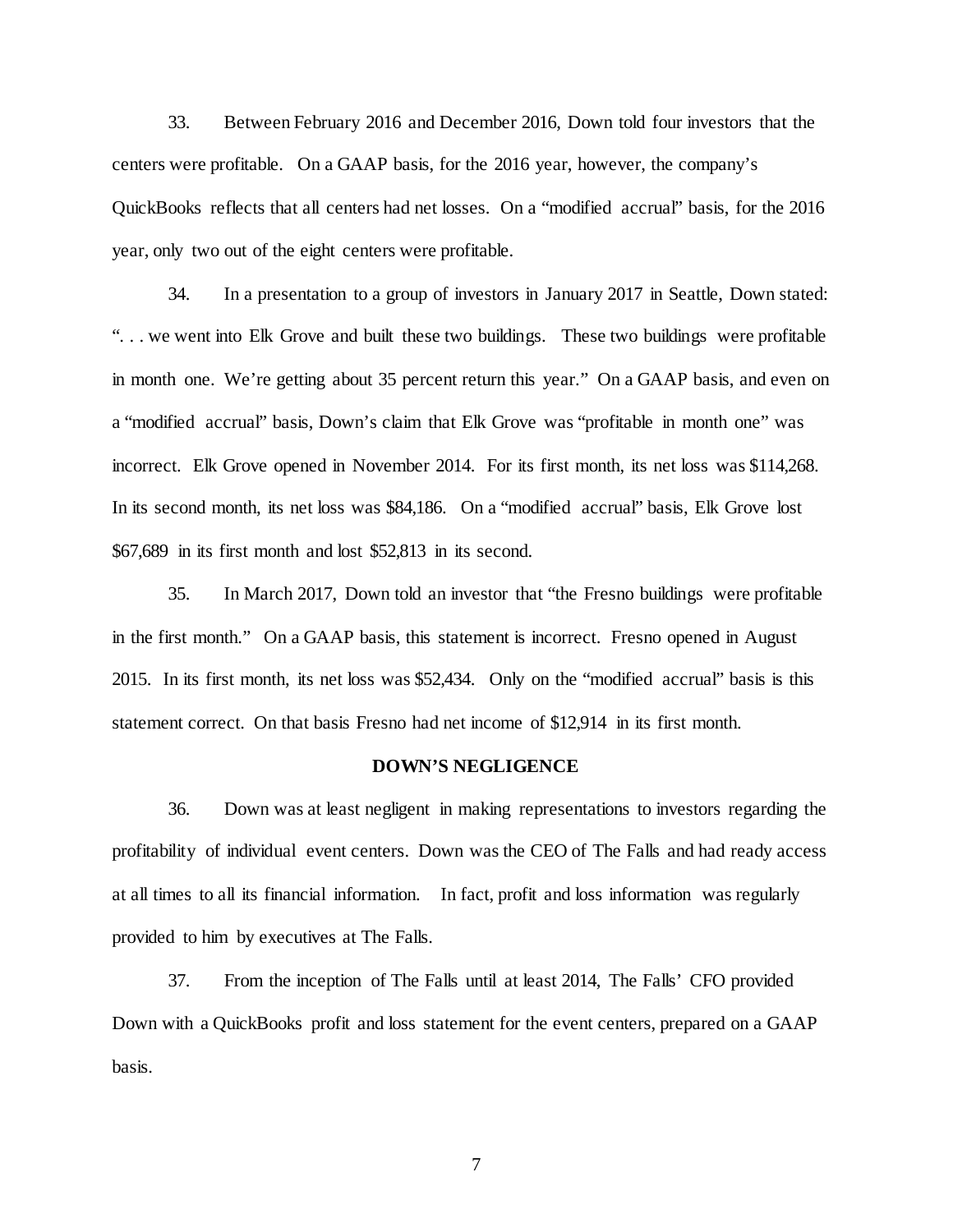38. Beginning in 2014 and continuing until March 2017, The Falls' CFO provided Down with "modified accrual" profit and loss statements for the event centers by e-mail every month.

39. From the first half of 2016 forward, Down was informed on numerous occasions by members of his executive team at The Falls that the event centers were not profitable. They informed Down that the centers were not close to achieving \$1 million in annual gross revenue or 35% profit per center, as Down was representing to investors. They informed Down that his event center model was unsustainable because of the huge amount of mortgage debt on the event centers and because of the tens of millions of dollars of Note principal and accrued interest.

40. Down was at least negligent in not reviewing, or assimilating, the profit and loss information provided to him by The Falls' CFO, while continuing to make false representations to investors that the event centers were profitable.

41. In his presentations to investors, Down did not disclose that The Falls was using "modified accrual" profit and loss statements. Down was at least negligent in not making these disclosures to investors.

42. Either the GAAP profit and loss statements or the "modified accrual" profit and loss statements would have shown Down that he was mistaken in touting the profitability of the event centers in the course of raising money from investors.

# **FIRST CAUSE OF ACTION FRAUD IN THE OFFER OR SALE OF SECURITIES Violations of Sections 17(a)(2) of the Securities Act [15 U.S.C. § 77q(a)(2)] by The Falls and Down**

43. The Commission realleges and incorporates by reference the allegations contained in paragraphs 1 through 42 above.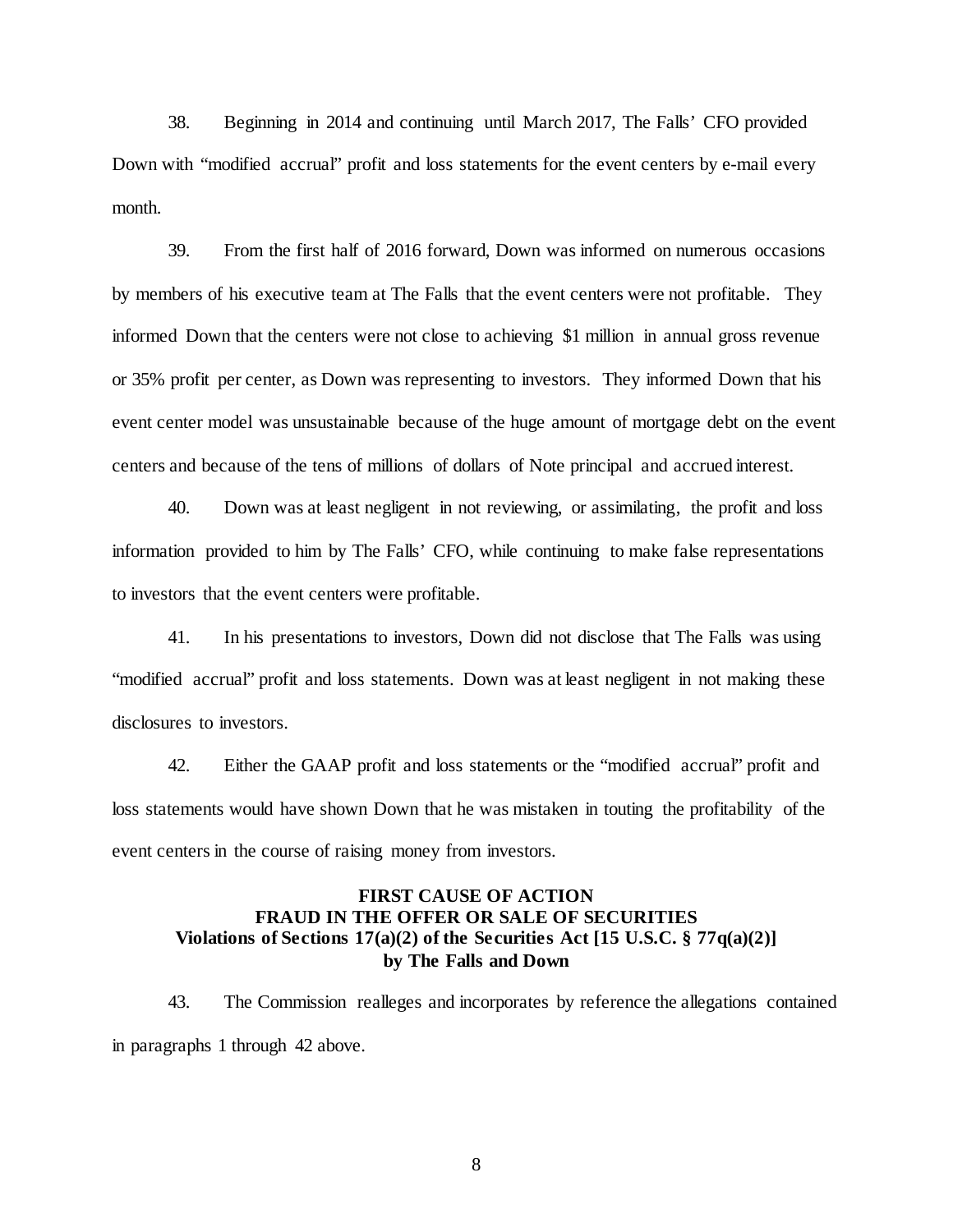44. Defendants, by engaging in the conduct described above, directly and indirectly, in the offer and sale of securities, by the use of the means or instruments of transportation or communication in interstate commerce or by use of the mails, engaged in transactions, practices, or courses of business which operate or would operate as a fraud or deceit upon the purchaser.

45. By reason of the foregoing, Defendants, directly or indirectly, violated, and unless restrained and enjoined will continue to violate, Section 17(a)(2) of the Securities Act [15 U.S.C.  $§ 77q(a)(2].$ 

## **RELIEF REQUESTED**

WHEREFORE, the Commission respectfully requests that this Court:

**I.**

Issue findings of fact and conclusions of law that Defendants committed the violations charged herein.

### **II.**

Issue in a form consistent with Rule 65(d) of the Federal Rules of Civil Procedure orders that temporarily, preliminarily, and permanently enjoin Defendants and their officers, agents, servants, employees, attorneys, and accountants, and those persons in active concert or participation with any of them, who receive actual notice of the order by personal service or otherwise, and each of them, from engaging in transactions, acts, practices, and courses of business described herein, and from engaging in conduct of similar purport and object in violation of Section  $17(a)(2)$  of the Securities Act.